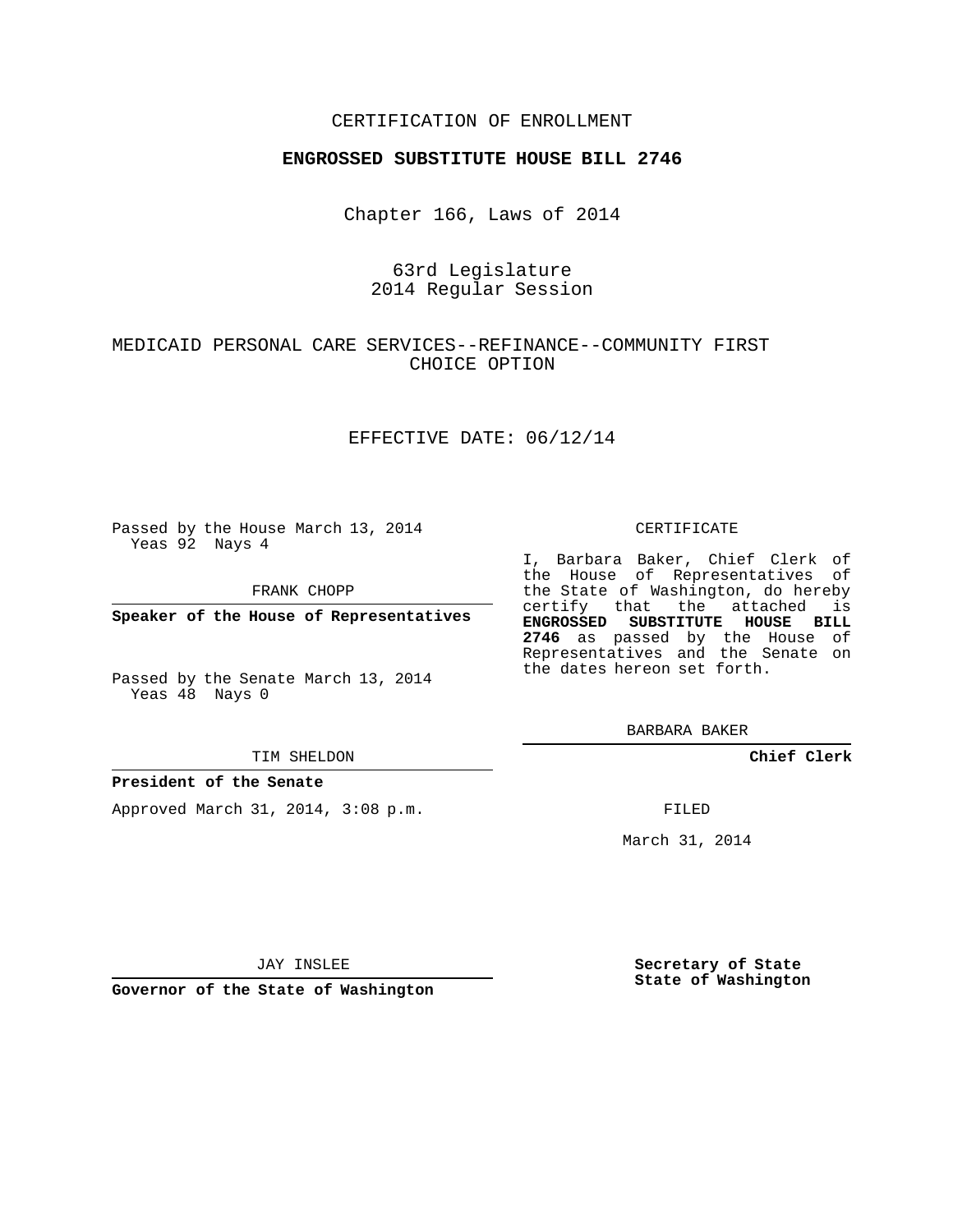# **ENGROSSED SUBSTITUTE HOUSE BILL 2746** \_\_\_\_\_\_\_\_\_\_\_\_\_\_\_\_\_\_\_\_\_\_\_\_\_\_\_\_\_\_\_\_\_\_\_\_\_\_\_\_\_\_\_\_\_

\_\_\_\_\_\_\_\_\_\_\_\_\_\_\_\_\_\_\_\_\_\_\_\_\_\_\_\_\_\_\_\_\_\_\_\_\_\_\_\_\_\_\_\_\_

#### AS AMENDED BY THE SENATE

Passed Legislature - 2014 Regular Session

### **State of Washington 63rd Legislature 2014 Regular Session**

**By** House Appropriations (originally sponsored by Representatives Morrell, Tharinger, Fitzgibbon, Senn, Kagi, Roberts, Ortiz-Self, Jinkins, Walsh, Habib, Bergquist, Dahlquist, Moscoso, Goodman, Riccelli, Pollet, Ormsby, and Freeman)

READ FIRST TIME 02/11/14.

 AN ACT Relating to refinancing of medicaid personal care services for individuals with developmental disabilities and individuals with long-term care needs through the community first choice option; and creating new sections.

BE IT ENACTED BY THE LEGISLATURE OF THE STATE OF WASHINGTON:

 NEW SECTION. **Sec. 1.** (1) The legislature finds that the July 31, 2013, state auditor's report on developmental disabilities in Washington indicates that fifteen thousand individuals with developmental disabilities who meet the financial and physical eligibility requirements do not currently receive any services from the state. For that reason, the legislature finds that it is necessary to take action that will increase the number of eligible individuals who may access personal care services.

 (2) The legislature finds that by 2030, nearly twenty percent or one out of five people in our state will be age sixty-five or older and our state is not prepared for the growing demand for long-term services and supports. Washington must plan for the future long-term services and supports needs of its residents by utilizing alternative long-term care financing options.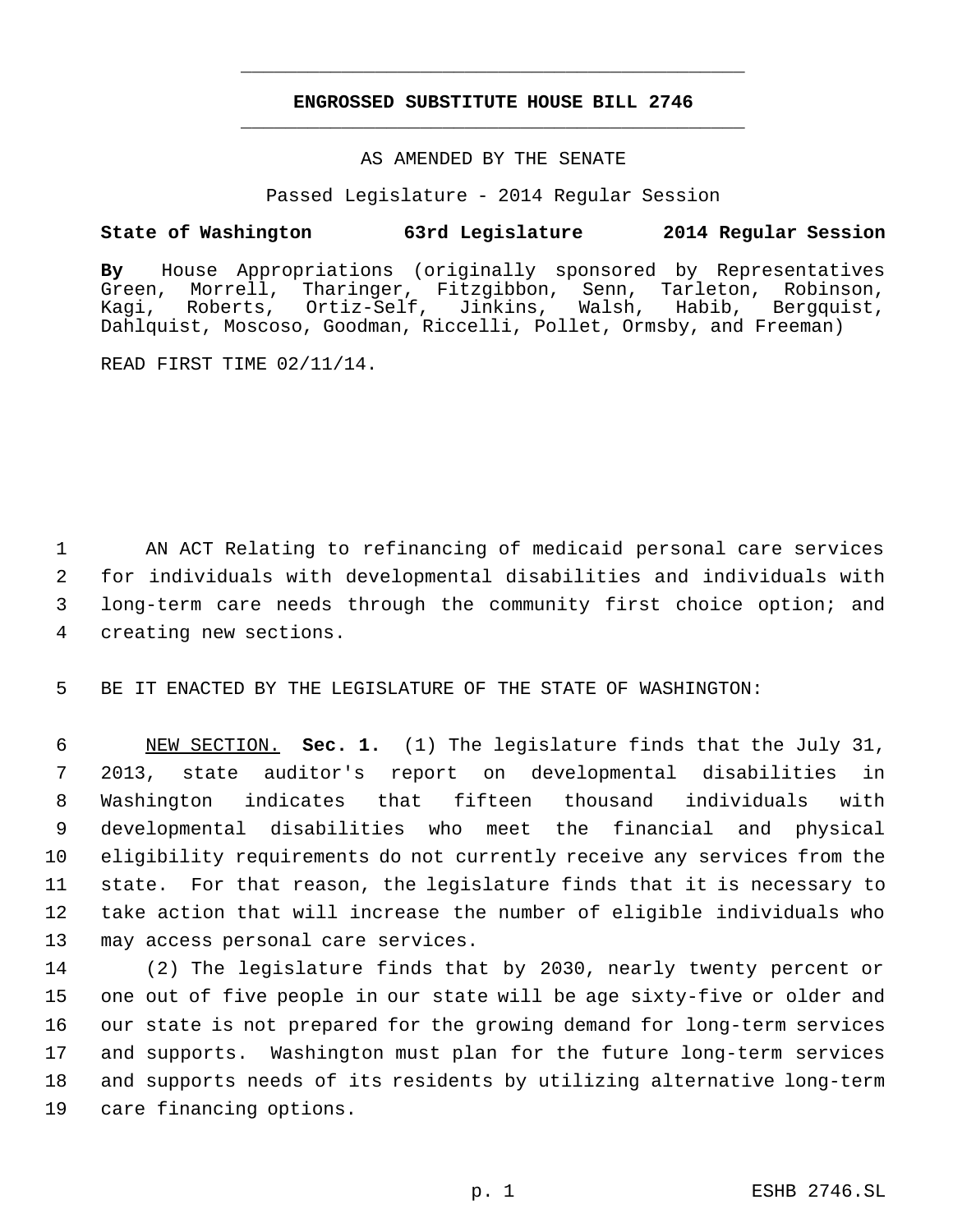(3) The legislature further finds that personal care services allow individuals with significant care needs to live in their own homes and communities. By utilizing the community first choice option, an enhanced federal matching percentage would increase the funding available for these services. Further, the community first choice option may increase the self-sufficiency of clients by emphasizing the acquisition, maintenance, and enhancement of skills to complete health- related tasks. For these reasons, the legislature finds that the department of social and health services must refinance personal care services through the community first choice option.

 NEW SECTION. **Sec. 2.** (1) The department of social and health services shall refinance medicaid personal care services under the community first choice option. Beginning July 1, 2014, the department shall seek stakeholder input on program and system design prior to the submission of a proposal to the center for medicaid and medicare services. The community first choice option shall be designed in such a way to meet the federal minimum maintenance of effort requirements and all service requirements as specified in federal rule. Optional services may also be included in the benefit package. In the first full year of implementation, the increase in per capita cost of services directly resulting from meeting the federal requirements of the community first choice option, as well as the cost of new optional services, shall not exceed a three percent increase over the per capita costs of personal care services in the fiscal year prior to full implementation of the community first choice option. The three percent limit on new expenditures shall not apply to cost increases that are not the result of implementing the community first choice option, including case load growth, case mix changes, inflation, vendor rate changes, expenditures necessary to meet state and federal law requirements, and any adjustments made pursuant to collective bargaining. The community first choice option must be fully implemented no later than August 30, 2015.

 (2) The department shall use general fund--state savings from the refinance in this section to offset additional caseload, per capita cost increases, and staff resources necessary to implement the community first choice option. Any remaining general fund--state savings from the refinance shall be reserved for potential investments